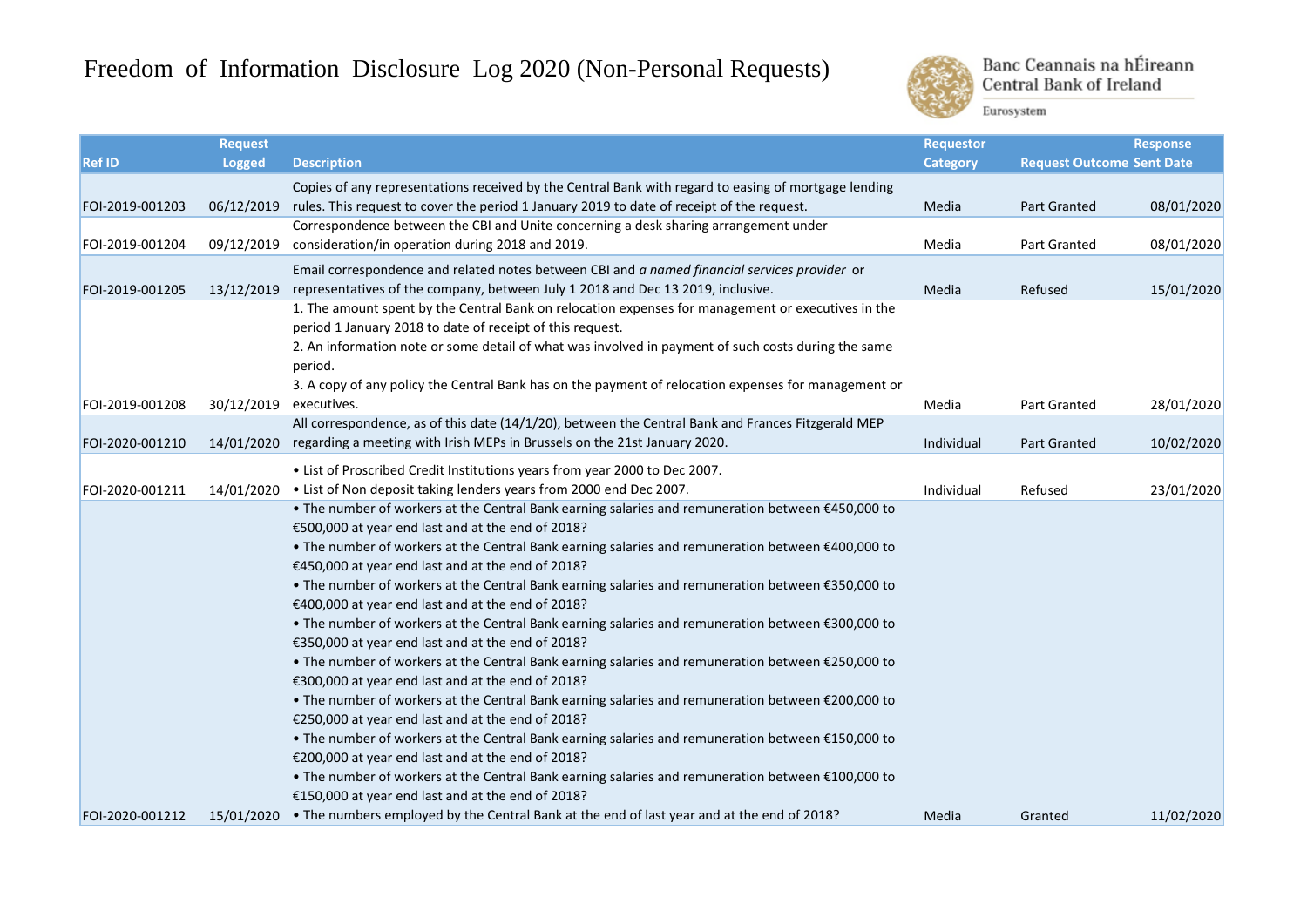|                 |            | . The number of items of new art work the Central Bank has purchased (or contracted to purchase) last                                                 |            |                     |            |
|-----------------|------------|-------------------------------------------------------------------------------------------------------------------------------------------------------|------------|---------------------|------------|
|                 |            | year, the cost of each named items and the location of the new items in the Central Bank buildings.                                                   |            |                     |            |
|                 |            | . The number of items of new art work the Central Bank has purchased (or contracted to purchase) in                                                   |            |                     |            |
|                 |            | 2018; the cost of each named items and the location of the new items in the Central Bank buildings.                                                   |            |                     |            |
|                 |            | . The number of items of new art work the Central Bank has purchased (or contracted to purchase) in                                                   |            |                     |            |
| FOI-2020-001213 |            | 15/01/2020 2017; the cost of each named items and the location of the new items in the Central Bank buildings.                                        | Media      | Granted             | 28/01/2020 |
|                 |            | Copies of all internal and external correspondence (including texts, whatsapp messages and emails etc.)                                               |            |                     |            |
|                 |            | and Central Bank comments in respect of a named regulated entity transition to the International central                                              |            |                     |            |
| FOI-2020-001214 |            | 20/01/2020 securities depository (ICSD+) model on dates from 01/11/19 to 17/01/20.                                                                    | Media      | Refused             | 11/02/2020 |
| FOI-2020-001215 | 20/01/2020 | A copy of an application made for authorisation of a named regulated entity.                                                                          | Individual | Refused             | 03/02/2020 |
|                 |            | Copies of recordings outlining the costs to date of the Inquiry Pursuant to Part IIIC of the Central Bank Act                                         |            |                     |            |
| FOI-2020-001217 |            | 21/01/2020 1942 concerning a named financial services provider and certain persons concerned in its management. Media                                 |            | Refused             | 03/02/2020 |
|                 |            | . Any investigations carried out by the Central Bank into Debt Management Firms (DMF) in 2019.                                                        |            |                     |            |
|                 |            | • Any investigations in which a DMF was engaged by a named commercial business in 2019.                                                               |            |                     |            |
|                 |            | • If a named commercial business or any of the named commercial business' companies have engaged                                                      |            |                     |            |
| FOI-2020-001218 | 04/02/2020 | any of the DMFs listed on the Central Bank website.                                                                                                   | Individual | Refused             | 11/02/2020 |
|                 |            | detail and terms and conditions of any and all Licences, and or any forms' of authorisation granted and                                               |            |                     |            |
|                 |            | or issued, , by the Central Bank and or the Financial Regulator to a named financial services provider.                                               |            |                     |            |
|                 |            | copies of the said Licences and the said certificates of authorisation                                                                                |            |                     |            |
|                 |            | copies of all applications made by the said entity that were refused by the Central Bank and or the                                                   |            |                     |            |
| FOI-2020-001219 |            | 04/02/2020 Financial Regulator.                                                                                                                       | Individual | <b>Part Granted</b> | 25/02/2020 |
|                 |            | . List of prescribed Credit Institutions from 21 April 2008 until 31 December 2008.                                                                   |            |                     |            |
| FOI-2020-001220 | 05/02/2020 | . List of Non Deposit taking lenders from 21 April 2008 to 31 December 2008.                                                                          | Individual | Granted             | 21/02/2020 |
| FOI-2020-001221 |            | 05/02/2020 A list/database/or spreadsheet of all purchase orders of over €20,000 for the period 2019.                                                 | Media      | <b>Part Granted</b> | 03/03/2020 |
|                 |            | . Copies of a record or records showing the costs of a named financial service provider Inquiry from the                                              |            |                     |            |
|                 |            | date of the Notice of the Inquiry to end-December 2019, including a high level breakdown of those costs.                                              |            |                     |            |
|                 |            | • Copy of a record providing a breakdown of fees paid to individual legal practitioners (law firms and                                                |            |                     |            |
|                 |            | barristers) involved in the inquiry from the date of the Notice of the Inquiry to end December 2019.                                                  |            |                     |            |
| FOI-2020-001223 |            | 06/02/2020 This request is directed to the Regulatory Decisions Unit of the Central Bank.                                                             | Media      | Refused             | 05/03/2020 |
|                 |            |                                                                                                                                                       |            |                     |            |
|                 |            |                                                                                                                                                       |            | Request             |            |
|                 |            |                                                                                                                                                       |            | withdrawn /         |            |
|                 |            | All minutes of board meetings held during 2019 - If you do not have a board, the board-equivalent body                                                |            | handled outside     |            |
| FOI-2020-001225 |            | 17/02/2020 will suffice, i.e. governing authority, management committee, etc.                                                                         | Media      | <b>FOI</b>          | 17/02/2020 |
|                 |            | 1. A copy of the so-called September Crisis Resolution Options Paper, which was created in September                                                  |            |                     |            |
|                 |            | 2008.                                                                                                                                                 |            |                     |            |
|                 |            | 2. A copy of the so-called June Crisis Resolution Options Paper, which was created in June 2008.                                                      |            |                     |            |
|                 |            | 3. Any and all correspondence between the Domestic Standing Group (DSG) and the Attorney General in                                                   |            |                     |            |
|                 |            | April/May 2008 regarding the possible introduction of a Special Resolution Regime (SRR).                                                              |            |                     |            |
| FOI-2020-001226 |            | 4. The note sent by a senior advisor to the Director General in September 2008 outlining the pros and<br>18/02/2020 cons of a blanket bank guarantee. |            |                     | 16/03/2020 |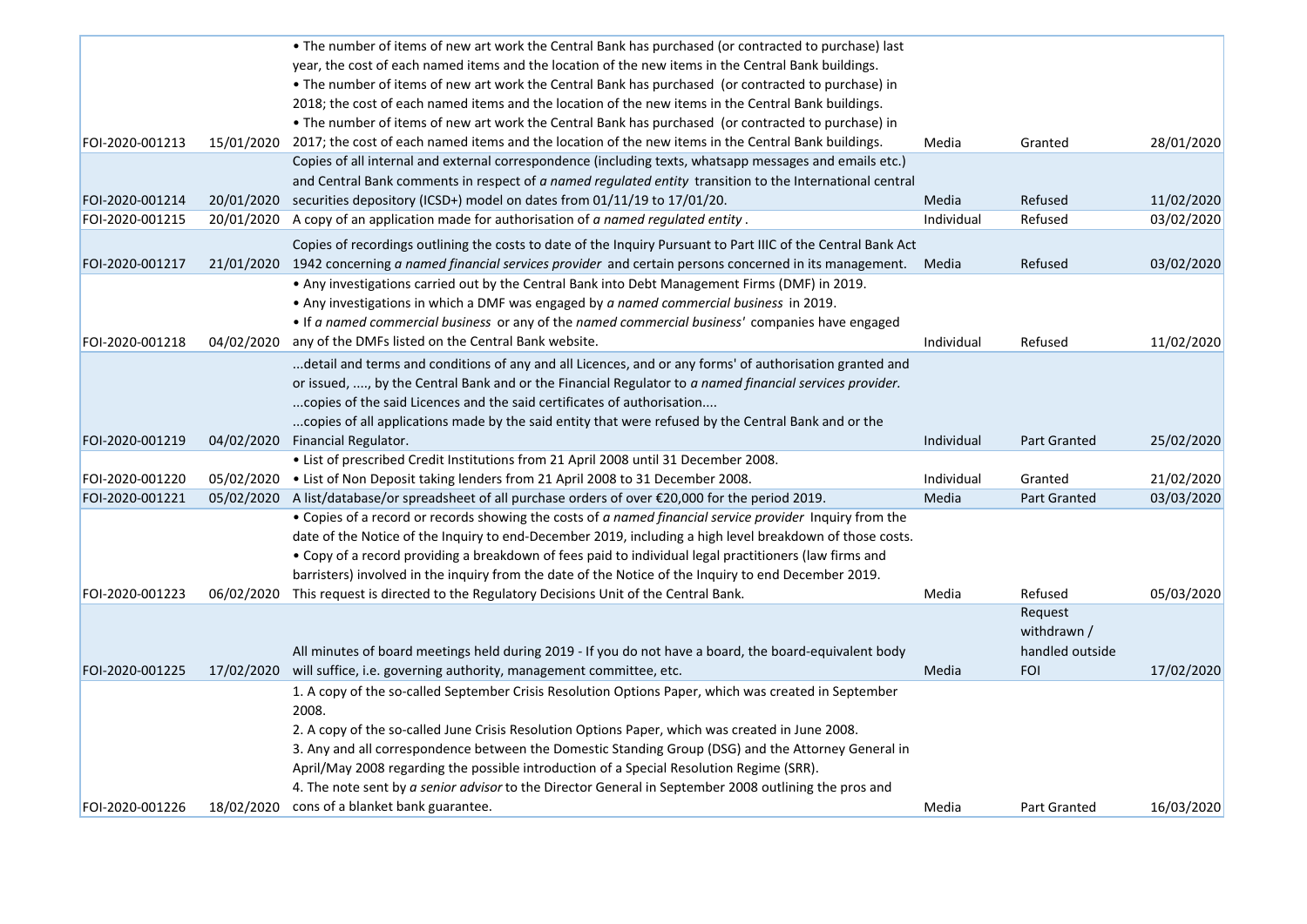|                 |            | • Copies of any correspondence between the Central Bank and DPER with regard to payment of                                                                                                           |            |                 |            |
|-----------------|------------|------------------------------------------------------------------------------------------------------------------------------------------------------------------------------------------------------|------------|-----------------|------------|
|                 |            | relocation expenses to newly hired executives or staff in the period 1 January 2018 to date of receipt of<br>this request.                                                                           |            |                 |            |
|                 |            | • Copies of any correspondence between the Central Bank and Revenue with regard to payment of                                                                                                        |            |                 |            |
|                 |            | relocation expenses to newly hired executives or staff in the period 1 January 2018 to date of receipt of                                                                                            |            |                 |            |
| FOI-2020-001228 | 05/03/2020 | this request (4 March 2020).                                                                                                                                                                         | Media      | Refused         | 24/03/2020 |
|                 |            | Copies of any records held referring or relating to the publication of the final report by the New Zealand                                                                                           |            |                 |            |
|                 |            | State Services Commission in relation to the premature publication of budget details in that country. This                                                                                           |            |                 |            |
|                 |            | request is for records held by the senior management team or the Communications Division. This request                                                                                               |            |                 |            |
| FOI-2020-001229 | 3/5/2020   | to cover the period 20 Feb 2020 to date of receipt of the request.                                                                                                                                   | Media      | Refused         | 04/03/2020 |
|                 |            | Copies of the Governor's quarterly report on expenses presented to the Central Bank's Commission                                                                                                     |            |                 |            |
| FOI-2020-001230 | 3/13/2020  | meetings in 2019.                                                                                                                                                                                    | Media      | Granted         | 14/04/2020 |
|                 |            | A record which provides a breakdown of the costs in the Central Bank's Dublin Landings project (in                                                                                                   |            |                 |            |
|                 |            | tabular format) which shows how much has been spent on the project since it commenced in 2018 and                                                                                                    |            |                 |            |
| FOI-2020-001231 | 3/13/2020  | the amount paid to each named supplier.                                                                                                                                                              | Media      | Granted         | 14/04/2020 |
|                 |            | In tabular format, a breakdown of the costs in the Central Bank's Fusion project.                                                                                                                    |            | withdrawn/      |            |
|                 |            | how much has been spent on the project in each of the past three years (if applicable) and the total                                                                                                 |            | handled outside |            |
| FOI-2020-001232 |            | 18/03/2020 amount paid to each named supplier.                                                                                                                                                       | Media      | <b>FOI</b>      | 18/03/2020 |
|                 |            | The Central Bank of Ireland email contact details for your Managing Director or Chief Executive Officer                                                                                              |            |                 |            |
| FOI-2020-001234 | 3/25/2020  | (interpreted as the Governor).                                                                                                                                                                       | Individual | Granted         | 02/04/2020 |
|                 |            | A copy of any evaluation carried out on the Central Bank's people management strategy in the years 2016-                                                                                             |            |                 |            |
| FOI-2020-001236 | 4/14/2020  | 2019, inclusive.                                                                                                                                                                                     | Individual | Refused         | 12/05/2020 |
|                 |            | A letter was issued to credit institutions in February 2001 detailing these characteristics [prudent home                                                                                            |            |                 |            |
|                 |            | mortgage lending policy and practice] and requesting them to confirm the consistency of their home                                                                                                   |            |                 |            |
| FOI-2020-001237 | 4/22/2020  | mortgage lending policies with these characteristics.                                                                                                                                                | Commercial | Refused         | 18/05/2020 |
|                 |            | • Copies of industry letters (stored in electronic format) issued by the Central Bank Consumer Protection                                                                                            |            |                 |            |
|                 |            | Division to the pillar banks between 2013 and 2015 relating to complaints about banks practices in                                                                                                   |            |                 |            |
|                 |            | relation to the application of tracker rates.                                                                                                                                                        |            |                 |            |
|                 |            | . Copies of any other letters (stored in electronic format) issued to a named financial services provider                                                                                            |            |                 |            |
|                 |            | between 2013 and 22 December 2015 (i.e. the commencement of the Tracker Mortgage Examination)                                                                                                        |            |                 |            |
|                 |            | which include reference to tracker rate mortgages.                                                                                                                                                   |            |                 |            |
|                 |            | . All responses received and stored in electronic format by the Central Bank from a named financial                                                                                                  |            |                 |            |
| FOI-2020-001238 | 4/22/2020  | services provider in response to the letters issued above.                                                                                                                                           | Legal Firm | Refused         | 20/05/2020 |
|                 |            | • A copy of the Pension Funds Subject to Detailed Reporting under the European Central Bank (ECB)'s                                                                                                  |            |                 |            |
|                 |            | regulation 2018/231 for statistical reporting, preferably in Excel or PDF format.                                                                                                                    |            |                 |            |
|                 |            | • A detailed list of returns collected by the Statistical Reporting team for Q3 2019 and Q4 2019 including<br>pension funds and schemes that submitted the data and, if available (11 listed items). |            |                 |            |
| FOI-2020-001239 | 4/23/2020  | The registered office address of a named financial services provider in Ireland which entitles them to be                                                                                            | Commercial | Refused         | 20/05/2020 |
|                 |            | listed and registered on the Central Bank Register of companies, supplying cross-border services between                                                                                             |            |                 |            |
| FOI-2020-001241 | 5/26/2020  | the UK and Ireland.                                                                                                                                                                                  | Individual |                 | 05/06/2020 |
|                 |            |                                                                                                                                                                                                      |            | Refused         |            |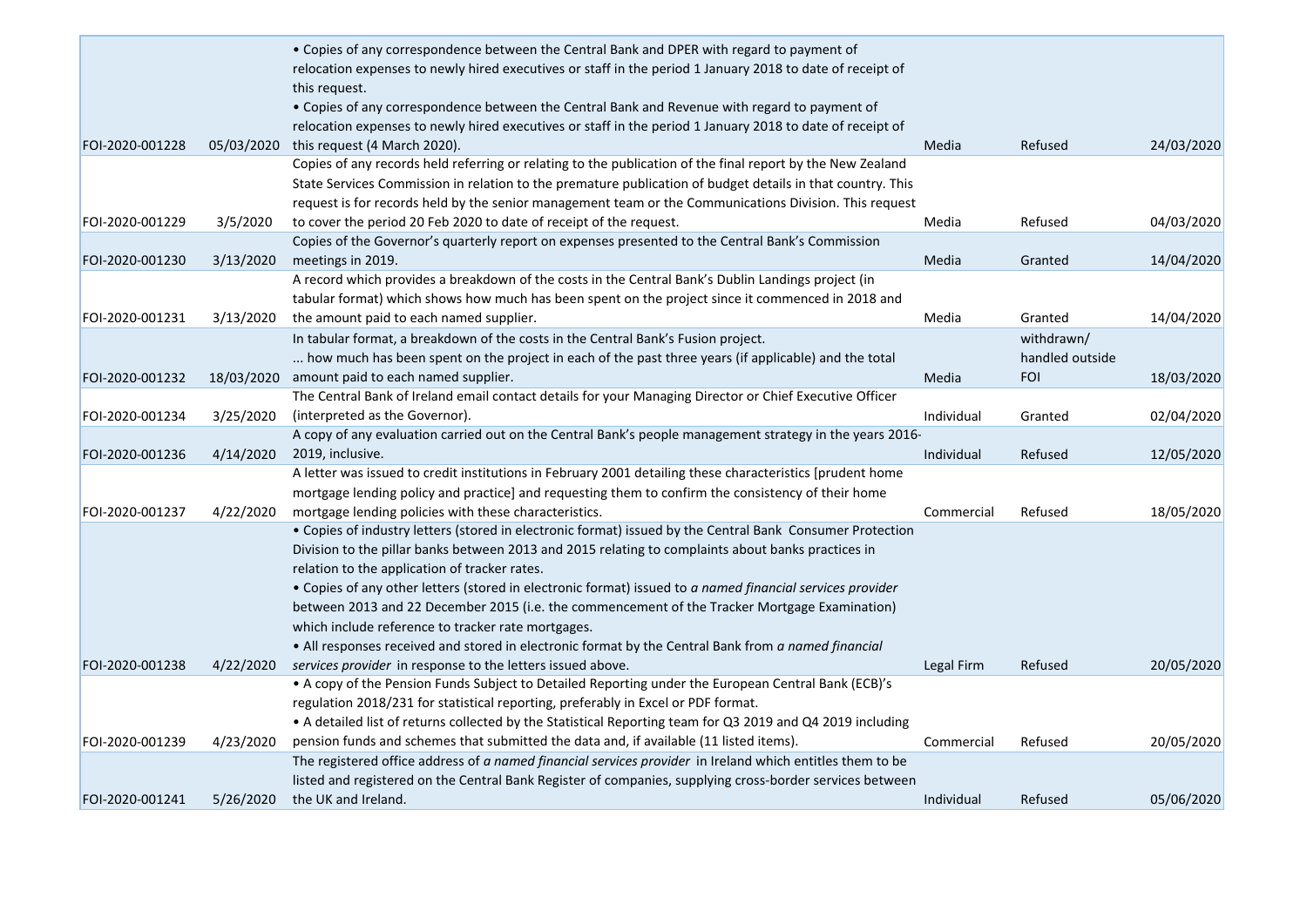|                 |           | All correspondence between Central Bank of Ireland and a named financial services provider in 2018,             |            |                              |            |
|-----------------|-----------|-----------------------------------------------------------------------------------------------------------------|------------|------------------------------|------------|
|                 |           | 2019 and to date (29 May 2020), in regard to the security and robustness of a named financial services          |            |                              |            |
|                 |           | provider's phone texting system. This request is directed to the Consumer Protection and Banking                |            |                              |            |
| FOI-2020-001242 | 5/29/2020 | Supervision divisions of the Central Bank of Ireland.                                                           | Individual | Refused                      | 25/06/2020 |
|                 |           | All correspondence on bank closures (incl. temporary closures as a result of Covid-19) from named               |            |                              |            |
|                 |           | financial services providers from 1 January 2020 until 2 June 2020. As per provision 3.12 of the Code           |            |                              |            |
|                 |           | (Central Bank Consumer Protection Code 2012) we require information relating to when Banks make                 |            |                              |            |
| FOI-2020-001243 | 6/2/2020  | clear to consumers when they intend to close a branch.                                                          |            | Interest Groups Part Granted | 30/06/2020 |
|                 |           | Copies of correspondence between the Governor of the Central Bank and the Minister for Finance from             |            |                              |            |
| FOI-2020-001244 | 6/8/2020  | January 1st 2020 to June 7th 2020.                                                                              | Media      | Part Granted                 | 06/07/2020 |
|                 |           | • Payments to named suppliers of over €5,000 concerning the Central Bank's spend of €218,000 on staff           |            |                              |            |
|                 |           | hospitality in 2019.                                                                                            |            |                              |            |
|                 |           | . In tabular format, the five most expensive staff hospitality events staged by the Central Bank in 2019,       |            |                              |            |
| FOI-2020-001245 | 6/8/2020  | the date and name of events and the payments of over $\epsilon$ 1,000 made to named suppliers.                  | Media      | Granted                      | 06/07/2020 |
|                 |           | A copy of the results of the Great Place to Work survey completed last November.                                |            |                              |            |
|                 |           | Results of surveys of all Central Bank staff that have been completed in 2020 by the COMMS, HR and              |            |                              |            |
| FOI-2020-001246 | 6/10/2020 | Workplace Services & Premises Management divisions.                                                             | Media      | Granted                      | 07/07/2020 |
|                 |           | • All correspondence on closures (incl. temporary closures as a result of Covid-19) from named financial        |            |                              |            |
|                 |           | services providers from 2 June 2020 until 8 July 2020                                                           |            |                              |            |
|                 |           | • The return correspondence issued by the Central Bank of Ireland to named financial service providers          |            |                              |            |
|                 |           | in response to notification(s) received of closure(s) between 1 January 2020 to 8 July 2020 (documents          | Interest   |                              |            |
| FOI-2020-001247 | 7/3/2020  | released under FOI-2020-001243).                                                                                | Groups     | Part Granted                 | 05/08/2020 |
|                 |           | • A list of all fees paid to guest speakers/motivational speakers, if any, brought in to address staff and/or   |            |                              |            |
|                 |           | management at any premises in the first six months of 2020; if possible, please include details of where        |            |                              |            |
|                 |           | the event took place; how long the event lasted; a copy of any speeches given, and a copy of any                |            |                              |            |
|                 |           | presentation material given.                                                                                    |            |                              |            |
|                 |           | • A list of all fees paid to guest speakers/motivational speakers, if any, brought in to address staff and/or   |            |                              |            |
|                 |           | management at any premises between Jan 1, 2018 and Dec 31, 2019; if possible, please include details of         |            |                              |            |
|                 |           | where the event took place; how long the event lasted; a copy of any speeches given, and a copy of any          |            |                              |            |
| FOI-2020-001248 | 7/10/2020 | presentation material given.                                                                                    | Media      | Part Granted                 | 06/08/2020 |
|                 |           | . <sup>®</sup> All correspondence between Governor Makhlouf and the chief executives of named financial service |            |                              |            |
|                 |           | providers                                                                                                       |            |                              |            |
|                 |           | • Records of all meetings, either in-person or otherwise, between Governor Makhlouf and                         |            |                              |            |
|                 |           | representatives of the same institutions                                                                        |            |                              |            |
| FOI-2020-001249 | 7/13/2020 | The timeframe should cover the period of April 1, 2020 - June 30, 2020.                                         | Media      | Refused                      | 27/07/2020 |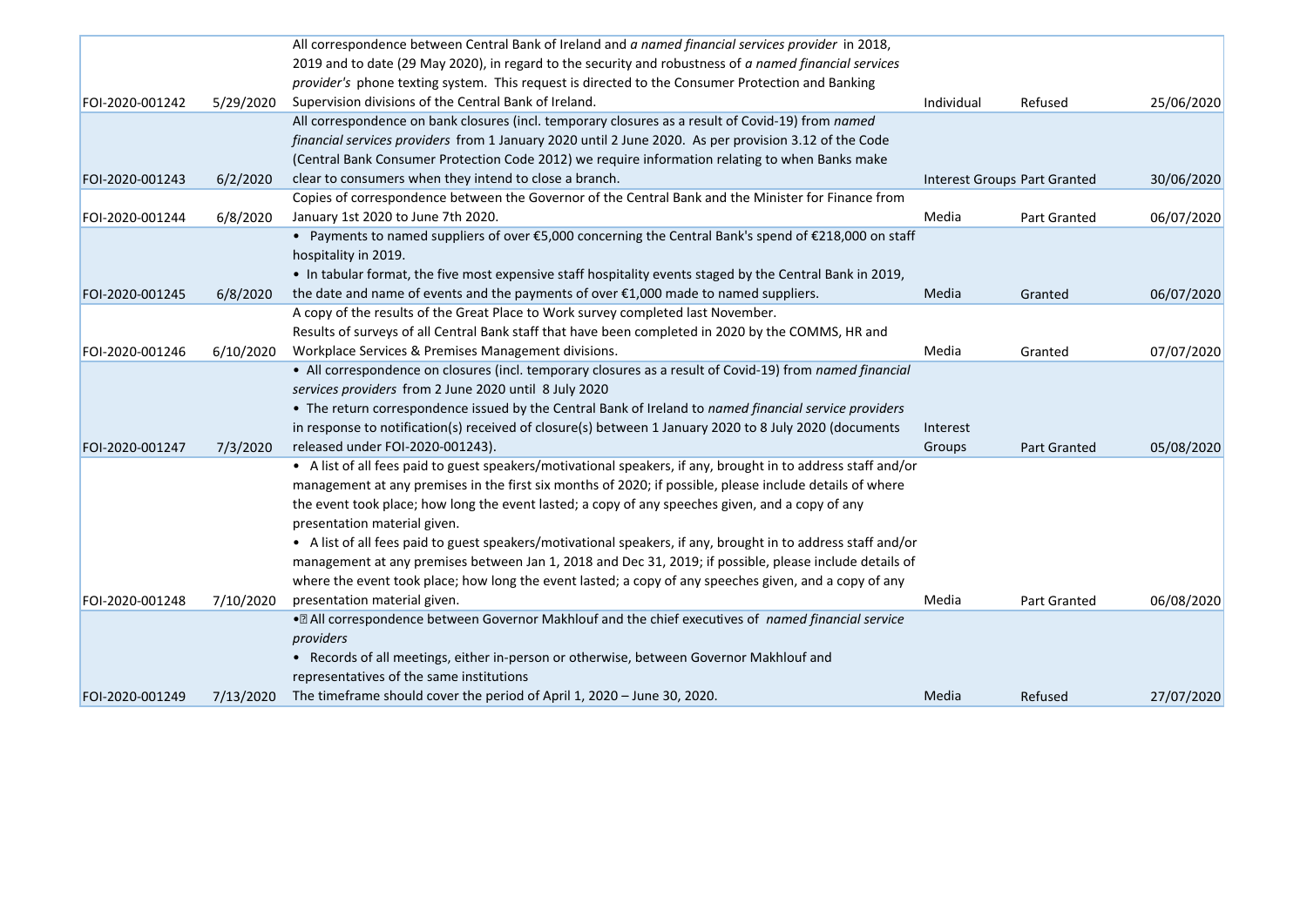|                 |           | In relation to Head of Function - Supervision (reference 2020 - 80):                                           |            |                 |            |
|-----------------|-----------|----------------------------------------------------------------------------------------------------------------|------------|-----------------|------------|
|                 |           | • A copy of the procedure or guideline that was referenced by those completing the shortlisting                |            |                 |            |
|                 |           | scorecards.                                                                                                    |            |                 |            |
|                 |           | • Copies of the shortlisting scorecards for the other 24 candidates. The records should have the names         |            |                 |            |
|                 |           | of the candidates redacted.                                                                                    |            |                 |            |
|                 |           | • The names, titles, and department names of those who completed the shortlisting scorecards for the           |            |                 |            |
|                 |           | vacancy in question.                                                                                           |            |                 |            |
|                 |           | • The number of candidates who were adjudged by those who completed the shortlisting scorecards to             |            |                 |            |
| FOI-2020-001250 | 7/13/2020 | have more than 40 years of professional experience in financial services.                                      | Individual | Part Granted    | 04/08/2020 |
|                 |           | Complaints made to the Central Bank of Ireland about the status of applications for authorisation as           |            |                 |            |
| FOI-2020-001251 | 7/13/2020 | electronic money institutions, since 1 January 2019.                                                           | Media      | Refused         | 27/07/2020 |
|                 |           | • A record showing the names of institutions regulated by the Central Bank of Ireland that offer               |            |                 |            |
|                 |           | mortgages to residents in Northern Ireland to purchase residential property in the south of Ireland.           |            |                 |            |
|                 |           | • A record showing the numbers of mortgages granted by institutions regulated by the Central Bank of           |            |                 |            |
|                 |           | Ireland to residents in Northern Ireland to purchase residential property located in southern Ireland in       |            |                 |            |
|                 |           |                                                                                                                | Individual |                 | 17/08/2020 |
| FOI-2020-001252 | 8/5/2020  | the years 2018, 2019 and to date in 2020.                                                                      |            | Refused         |            |
|                 |           |                                                                                                                |            | Request         |            |
|                 |           |                                                                                                                |            | Withdrawn/      |            |
|                 |           | Records showing the cost of purchasing chairs supplied to employees working from home, and the cost of         |            | Handled outside |            |
| FOI-2020-001253 | 8/10/2020 | delivering the chairs to employees working from home, from 1/1/2020 to date (i.e. 7/8/2020).                   | Media      | <b>FOI</b>      | 13/08/2020 |
| FOI-2020-001254 | 8/18/2020 | Copies of the minutes of all board (or similar authority) meetings from January 2020 to August 2020.           | Media      | Refused         | 21/08/2020 |
|                 |           | • All correspondence on bank closures (incl. temporary closures as a result of Covid-19) between named         |            |                 |            |
|                 |           | regulated service providers and the Central Bank of Ireland from 20 July 2020 to 31 August 2020                |            |                 |            |
|                 |           | inclusive.                                                                                                     |            |                 |            |
|                 |           | . All correspondence betweennamed regulated service providers and the Central Bank of Ireland in               |            |                 |            |
|                 |           | regard to Section 3.10 in the Consumer Protection Code 2012 between the period from 1 January 2020 to Interest |            |                 |            |
| FOI-2020-001257 | 8/31/2020 | 31 August 2020 inclusive.                                                                                      | Groups     | Part Granted    | 28/09/2020 |
|                 |           | A record showing the number of PDH mortgages in arrears for over 90 days, by amount of the original            |            |                 |            |
|                 |           | PDH mortgage, broken down as follows: mortgages under €200k, €201k-€250k, €251k-€300k, €301-                   |            |                 |            |
|                 |           | €350k, €351k-€400k, over €400k. The mortgages issued by the five main banks in the years 2018 and              |            |                 |            |
| FOI-2020-001258 | 9/1/2020  | 2019 in the Dublin area only.                                                                                  | Media      | Refused         | 21/09/2020 |
|                 |           | Copies of the Central Bank list of the register licence published pursuant to section 12(1) of the Central     |            |                 |            |
| FOI-2020-001259 | 9/17/2020 | Bank Acts 1971, in particular Credit Institutions for the years 1998 to 2010 inclusive.                        | Individual | Granted         | 02/10/2020 |
|                 |           | A copy of the conditions they (a named financial services provider) hold that licence on and the Central       |            |                 |            |
| FOI-2020-001260 | 9/28/2020 | Bank Section/Dept that handles the giving out of this license and complaints.                                  | Individual | Granted         | 02/10/2020 |
|                 |           | How many Residential and Buy-to-Let and Commercial loans were securitised by the following four                |            |                 |            |
|                 |           | named financial services providers for each year from 2001 through to 2019.                                    |            |                 |            |
| FOI-2020-001261 | 9/28/2020 | I am looking for the amounts of securitised loans for each of the requested years.                             | Individual | Refused         | 09/10/2020 |
|                 |           |                                                                                                                |            | Request         |            |
|                 |           |                                                                                                                |            | withdrawn/      |            |
|                 |           | A record containing information on whether a named financial services provider reported an issue with          |            | handled outside |            |
| FOI-2020-001262 | 9/30/2020 | their Loan Management Software to the relevant Regulator in 2005/06.                                           | Individual | <b>FOI</b>      | 14/10/2020 |
|                 |           |                                                                                                                |            |                 |            |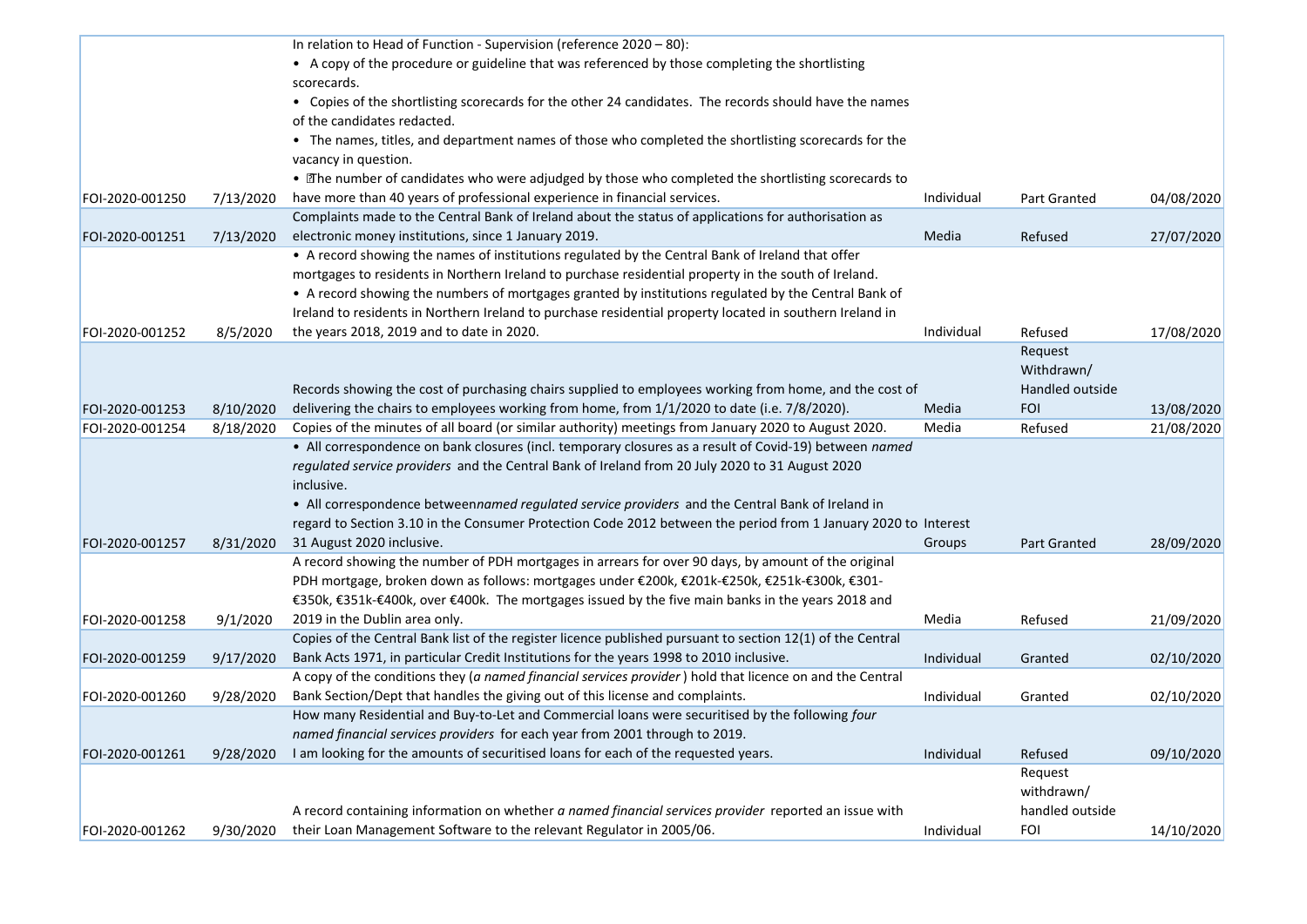|                 |            | • All correspondence on bank closures (incl. temporary closures as a result of Covid-19) between four                                                                                                        |            |                              |            |
|-----------------|------------|--------------------------------------------------------------------------------------------------------------------------------------------------------------------------------------------------------------|------------|------------------------------|------------|
|                 |            | named financial services providers and the Central Bank of Ireland from 1 September 2020 to 30                                                                                                               |            |                              |            |
|                 |            | September inclusive.                                                                                                                                                                                         |            |                              |            |
|                 |            | • All correspondence between four named financial services providers and the Central Bank of Ireland in                                                                                                      |            |                              |            |
|                 |            | regard to Section 3.10 in the Consumer Protection Code 2012 between the period from 1 September                                                                                                              |            |                              |            |
| FOI-2020-001263 | 10/1/2020  | 2020 to 30 September inclusive.                                                                                                                                                                              |            | Interest Groups Part Granted | 30/10/2020 |
|                 |            | Re: a named financial services provider:                                                                                                                                                                     |            |                              |            |
| FOI-2020-001265 | 10/8/2020  | 6 categories of records.                                                                                                                                                                                     | Individual | Refused                      | 04/11/2020 |
|                 |            | • List of Prescribed Credit Institutions from 21 April 2008 until 15th October 2008.                                                                                                                         |            |                              |            |
|                 |            | • List of retail credit firms operating in this jurisdiction from 21 April 2008 to 15th October 2008.                                                                                                        |            |                              |            |
|                 |            | • List of Non deposit taking lenders from 21 April 2008 until 15th October 2008.                                                                                                                             |            |                              |            |
|                 |            | • List of entities operating branches/ subsidiaries through passporting services /freedom of                                                                                                                 |            |                              |            |
| FOI-2020-001266 | 10/8/2020  | establishment from another member state from 21 April 2008 to 15th October 2008 into Ireland.                                                                                                                | Individual | Part Granted                 | 06/11/2020 |
|                 |            | • Copies of any research carried out that looks at differences in rent charged by institutional landlords                                                                                                    |            |                              |            |
|                 |            | compared to other landlords.                                                                                                                                                                                 |            |                              |            |
| FOI-2020-001267 | 10/14/2020 | • Any internal correspondence that relates to this research.                                                                                                                                                 | Media      | Part Granted                 | 12/11/2020 |
|                 |            | • Copy of a staff notice issued by Ed Sibley dated July, 2020 on introducing diversity goals.                                                                                                                |            |                              |            |
|                 |            | • Copy of document regarding the introduction of diversity representation goals, in the information                                                                                                          |            |                              |            |
| FOI-2020-001268 | 10/21/2020 | pack, July 2020.                                                                                                                                                                                             | Media      | Granted                      | 02/11/2020 |
|                 |            | All records relating to overcharging of investment management charges, managed by a named financial                                                                                                          |            |                              |            |
| FOI-2020-001269 | 11/5/2020  | services provider during the period 2014 to November 1st. 2020.                                                                                                                                              | Individual | Refused                      | 01/12/2020 |
|                 |            | Chronologically I would request a list of the names under which the named financial services provider                                                                                                        |            |                              |            |
|                 |            | and its predecessors were known and in what name the entities reported to the central bank and the                                                                                                           |            |                              |            |
| FOI-2020-001270 | 11/11/2020 | type of authorisation specific to these names.                                                                                                                                                               | Individual | Refused                      | 20/11/2020 |
|                 |            | • Certified copies of the recorded proofs that there occurred a transfer of a named financial service                                                                                                        |            |                              |            |
|                 |            | provider                                                                                                                                                                                                     |            |                              |            |
|                 |            | • Certified copies of the record of the proofs that ta named financial service provider is a 100%                                                                                                            |            |                              |            |
|                 |            | subsidiary of a named financial service provider                                                                                                                                                             |            |                              |            |
|                 |            | • Certified copies of the recorded proofs, such as a Certificate of Authorisation or some other such                                                                                                         |            |                              |            |
|                 |            | document, that proves that a named financial service provider, is subject to regulation as a multi-agency                                                                                                    |            |                              |            |
|                 |            | intermediary under the Investment Intermediary Act, 1995                                                                                                                                                     |            |                              |            |
|                 |            | • Certified copies of the recorded proofs to evidence that there occurred a transfer in 2009 of the                                                                                                          |            |                              |            |
| FOI-2020-001271 |            | banking business of a named financial service provider to a named financial service provider                                                                                                                 | Individual | Refused                      | 09/12/2020 |
|                 | 11/13/2020 | • Certified copies of the Central Bank list of register licence published pursuant to section 12(1) of the                                                                                                   |            |                              |            |
|                 |            | Central Bank Acts 1971, in particular Credit Institutions for the years 1998 to 2010 inclusive.                                                                                                              |            |                              |            |
|                 |            |                                                                                                                                                                                                              |            |                              |            |
|                 |            | • Certified copies of various authorisations, applications, licences etc relating to a named financial<br>services provider, during any, or all, of the period between 9th April 2008 and 23rd October 2008, |            |                              |            |
|                 |            | inclusive and also subsequently: 11 items requested.                                                                                                                                                         |            |                              |            |
| FOI-2020-001272 | 11/13/2020 |                                                                                                                                                                                                              | Individual | Refused                      | 09/12/2020 |
|                 |            | In respect of four regulated entities (four named financial services providers), I request the responses                                                                                                     |            |                              |            |
|                 |            | received to a letter issued by the Central Bank on 23 October 2019 whereby two particular confirmations                                                                                                      |            |                              |            |
| FOI-2020-001273 |            | 11/16/2020 were requested.                                                                                                                                                                                   | Individual | Refused                      | 07/12/2020 |
|                 |            | A copy of licence of a named financial services provider and a copy of Requirements of the licence and                                                                                                       |            |                              |            |
| FOI-2020-001274 |            | 11/18/2020 limitations of the licence and the Stipulations of the licence.                                                                                                                                   | Individual | Refused                      | 01/12/2020 |